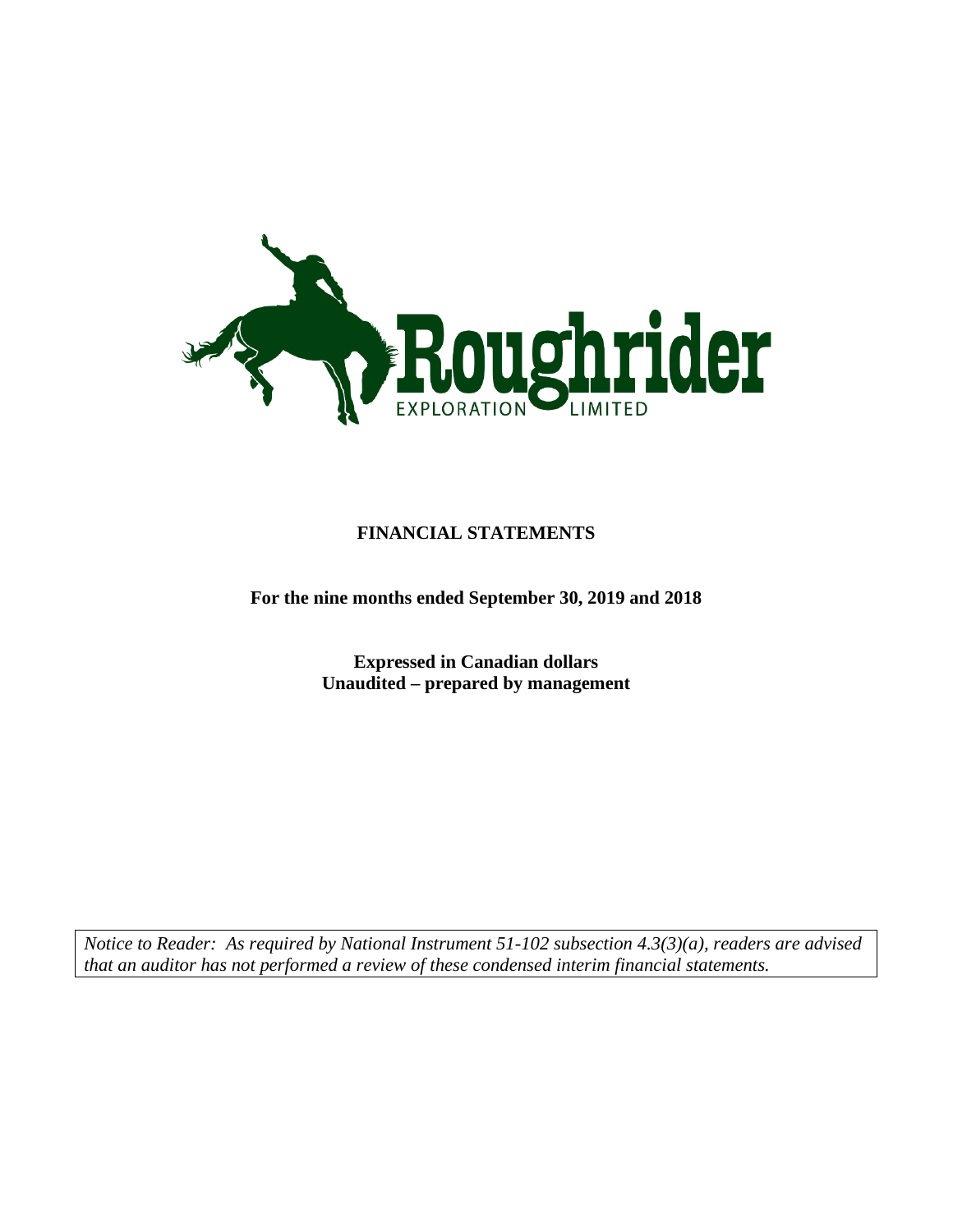**STATEMENTS OF FINANCIAL POSITION**

*Expressed in Canadian Dollars Unaudited – Prepared by Management* AS AT

|                                                                                                 | September 30,<br>2019                      | December 31,<br>2018                                |
|-------------------------------------------------------------------------------------------------|--------------------------------------------|-----------------------------------------------------|
| <b>ASSETS</b>                                                                                   |                                            |                                                     |
| <b>Current assets</b><br>Cash<br>Receivables<br>Prepaid expenses                                | \$<br>160,338<br>3,703<br>1,300<br>165,341 | $\mathbb{S}$<br>187,337<br>11,139<br>375<br>198,851 |
| <b>Non-current assets</b><br>Exploration property acquisition costs (Note 4)                    | 6,189<br>\$<br>171,530                     | 6,189<br>$\frac{1}{2}$<br>205,040                   |
| <b>LIABILITIES AND SHAREHOLDERS' EQUITY</b>                                                     |                                            |                                                     |
| <b>Current liabilities</b><br>Accounts payable and accrued liabilities (Note 7)                 | \$<br>293,218<br>293,218                   | \$<br>157,225<br>157,225                            |
| Shareholders' equity (deficiency)<br>Capital stock (Note 6)<br>Other equity reserves<br>Deficit | 5,209,518<br>518,306<br>(5,849,512)        | 5,209,518<br>518,306<br>(5,680,009)                 |
|                                                                                                 | (121, 688)                                 | 47,815                                              |
|                                                                                                 | \$<br>171,530                              | \$<br>205,040                                       |

Nature and continuance of operations (Note 1) Related party transactions (Note 8) Subsequent event (Note 12)

## **On behalf of the Board of Directors on November 29, 2019**

Director

*Signed "Scott Gibson" Signed "Alex Heath"*

**The accompanying notes are an integral part of these condensed interim financial statements.**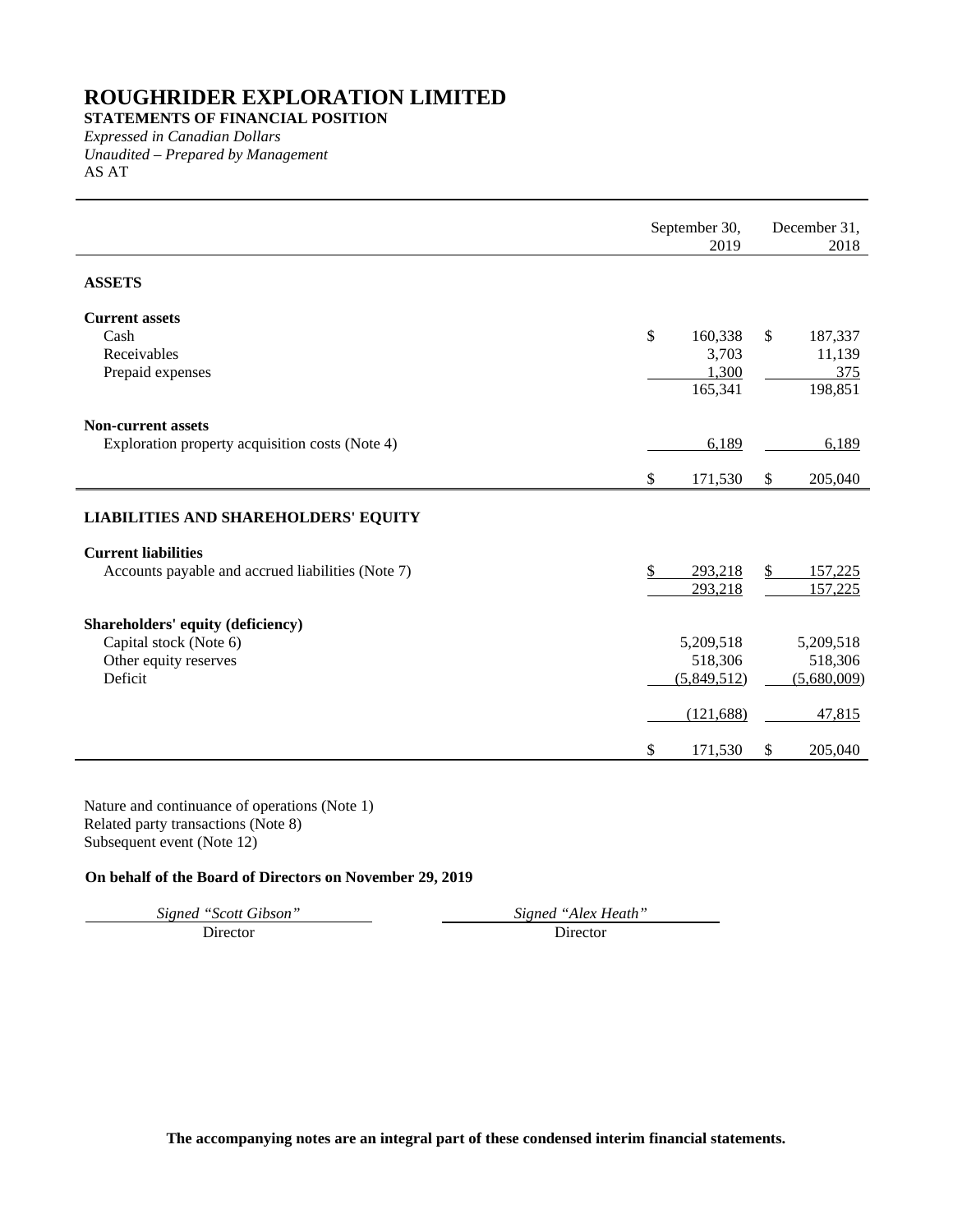## **CONDENSED INTERIM STATEMENTS OF LOSS AND COMPREHENSIVE LOSS**

*Expressed in Canadian Dollars*

*Unaudited – Prepared by Management*

|                                                                                           | September<br>30, 2019     | For the<br>three months ended<br>September<br>30, 2018 | September<br>30, 2019   | For the<br>nine months ended<br>September<br>30, 2018 |
|-------------------------------------------------------------------------------------------|---------------------------|--------------------------------------------------------|-------------------------|-------------------------------------------------------|
| <b>EXPENSES</b><br>Exploration expenses (recovery) (Note 4 and 8)                         | \$.<br>(2,163)            | 133,816<br>\$.                                         | (2,163)<br>\$.          | 200,291<br>S.                                         |
| Filing fees<br>Flow-through premium recovery (Note 5)                                     | 2,141                     | 4,388<br>(22, 569)                                     | 6,328                   | 16,481<br>(32,982)                                    |
| Marketing<br>Office expenses<br>Professional fees                                         | 240<br>3,055<br>17,112    | 185<br>3,074<br>10,002                                 | 566<br>10,165<br>30,004 | 549<br>11,157<br>32,683                               |
| Salaries and personnel costs<br>Write-off exploration property acquisition costs (Note 4) | 49,427                    | 50,300                                                 | 148,603                 | 147,699<br>38,537                                     |
|                                                                                           | (69, 812)<br>$\mathbb{S}$ | $\mathbb{S}$<br>(179, 196)                             | \$(193,503)             | \$(414, 415)                                          |
| Consulting revenue<br>Recovery on write-off of accounts payable                           | 24,000                    | 42,857                                                 | 24,000                  | 57,143                                                |
| Loss and comprehensive loss for the period                                                | (45, 812)<br>\$.          | (136, 339)<br><sup>\$</sup>                            | \$(169,503)             | \$ (357,272)                                          |
| Basic and diluted loss per common share                                                   | \$<br>(0.00)              | S<br>(0.01)                                            | <sup>\$</sup><br>(0.01) | S<br>(0.04)                                           |
| Weighted average number of common shares outstanding                                      | 13,806,551                | 9,416,551                                              | 13,806,551              | 9,416,551                                             |

**The accompanying notes are an integral part of these condensed interim financial statements.**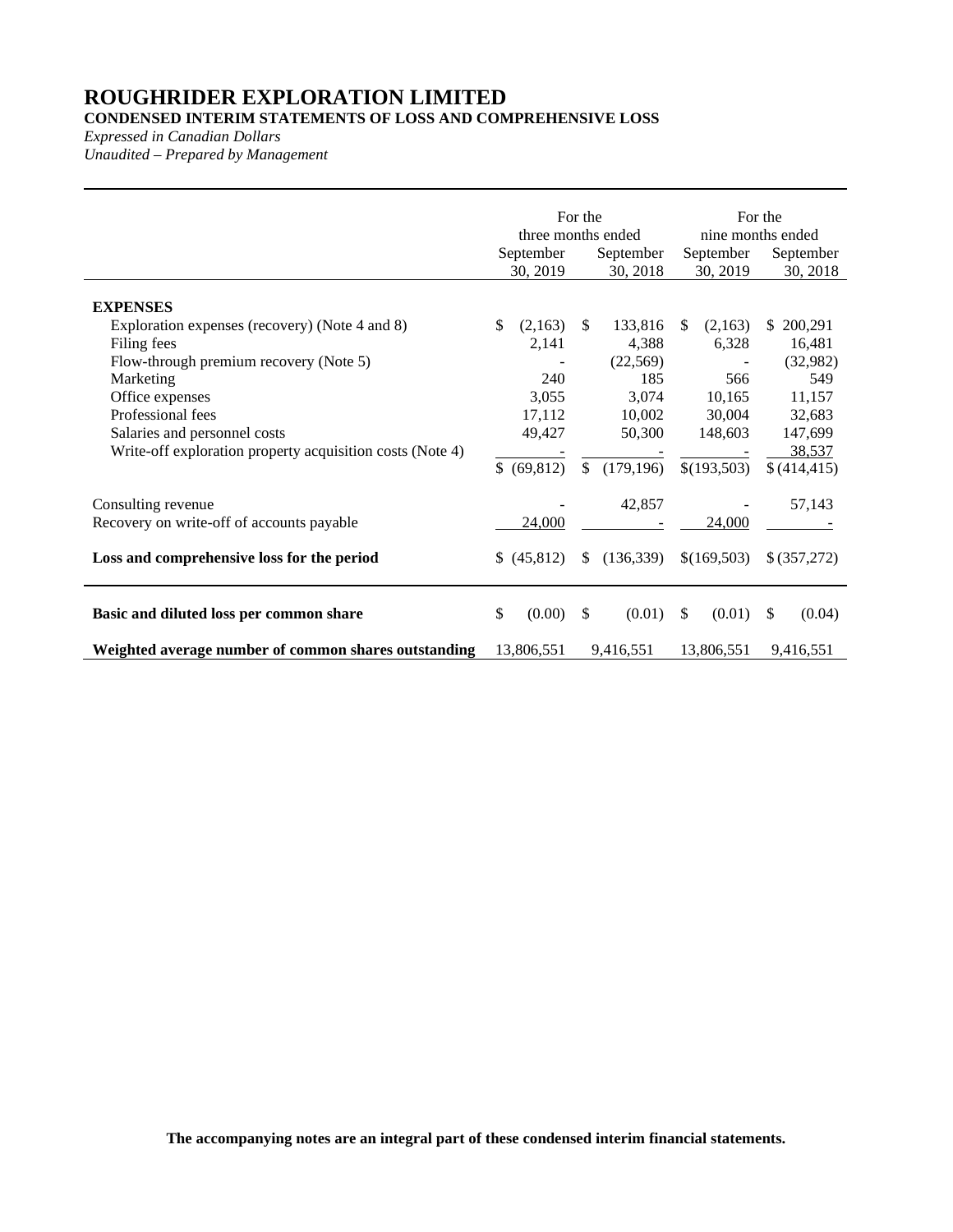## **CONDENSED INTERIM STATEMENT OF CHANGES IN SHAREHOLDERS' EQUITY (DEFICIENCY)**

*Expressed in Canadian Dollars*

*Unaudited – Prepared by Management*

|                                                           | <b>Capital Stock</b>       |                      |                                                  |                               |                               |
|-----------------------------------------------------------|----------------------------|----------------------|--------------------------------------------------|-------------------------------|-------------------------------|
|                                                           | Number of<br><b>Shares</b> | Amount               | <b>Other</b><br><b>Equity</b><br><b>Reserves</b> | <b>Deficit</b>                | <b>Total</b><br><b>Equity</b> |
| <b>Balance, December 31, 2017</b>                         | 9,416,551                  | \$4,792,713          | \$518,306                                        | $$$ (3,944,926)               | \$1,366,093                   |
| Private placement<br>Issuance costs                       | 4,390,000                  | 439,000<br>(22, 159) | --                                               | $- -$                         | 439,000<br>(22, 159)          |
| Loss for the period<br><b>Balance, September 30, 2018</b> | --<br>13,806,551           | \$5,209,518          | \$518,306                                        | (357,272)<br>\$(4,302,198)    | (357,272)<br>\$1,425,626      |
|                                                           |                            |                      |                                                  |                               |                               |
| Loss for the period<br><b>Balance, December 31, 2018</b>  | 13,806,551                 | \$5,209,518          | \$518,306                                        | (1,377,811)<br>\$ (5,680,009) | (1,377,811)<br>\$<br>47,815   |
| Loss for the period                                       |                            |                      |                                                  | (169.503)                     | (169, 503)                    |
| Balance, September 30, 2019                               | 13,806,551                 | \$5,209,518          | \$518,306                                        | \$(5,849,512)                 | \$<br>(121,668)               |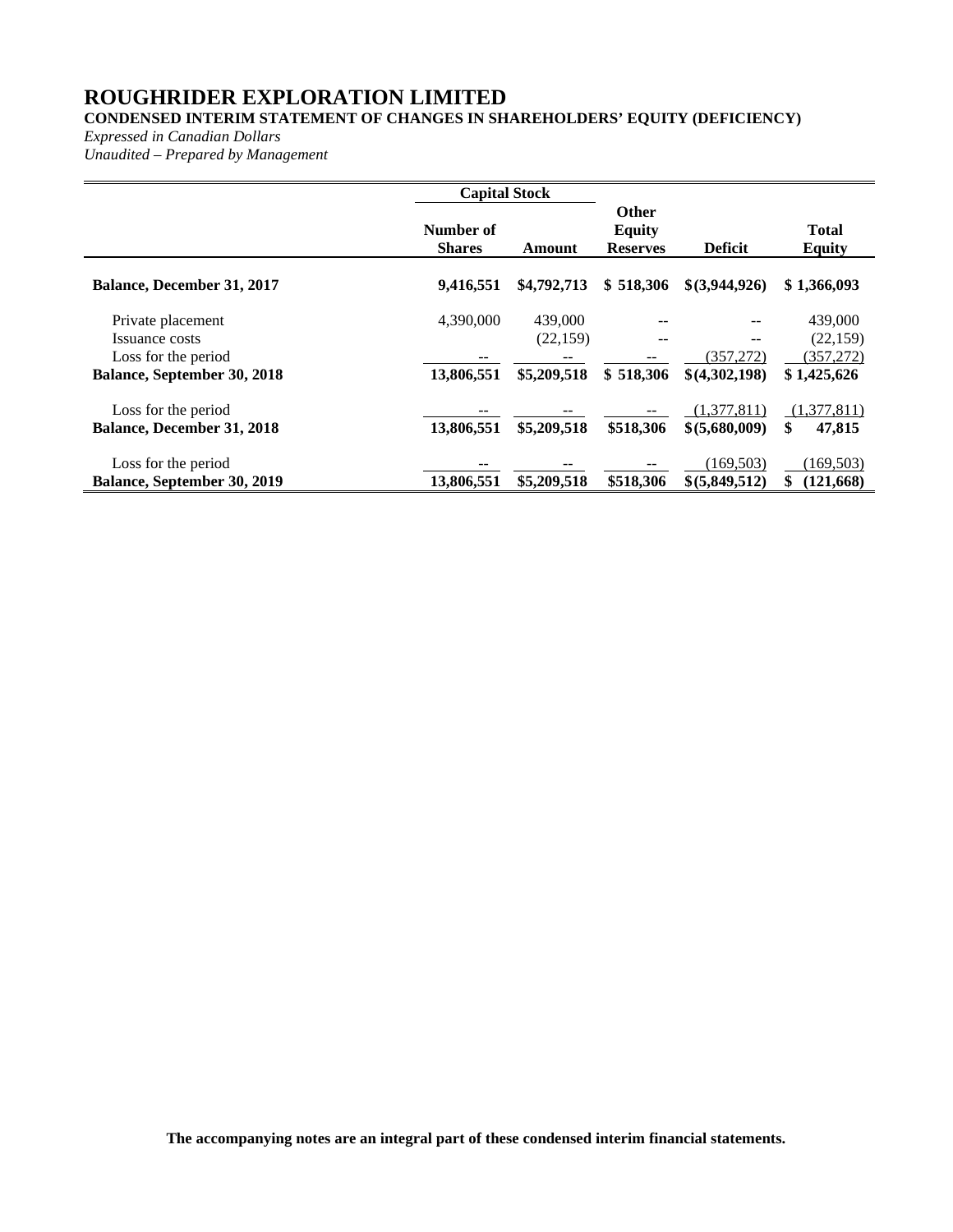## **CONDENSED INTERIM STATEMENTS OF CASH FLOWS**

*Expressed in Canadian Dollars Unaudited – Prepared by Management* FOR THE NINE MONTHS ENDED SEPTEMBER 30

|                                                    | 2019        | 2018         |
|----------------------------------------------------|-------------|--------------|
| <b>OPERATING ACTIVITIES</b>                        |             |              |
| Loss for the period                                | \$(169,503) | \$ (357,272) |
| Items not affecting cash:                          |             |              |
| Flow-through premium                               |             | (10, 413)    |
| Write off exploration property acquisition costs   |             | 38,537       |
| Changes in non-cash working capital items:         |             |              |
| Receivables                                        | 7,436       | 4,816        |
| Prepaid expenses                                   | (925)       | (135,322)    |
| Accounts payable and accrued liabilities           | 135,993     | (4,681)      |
| Deferred revenue                                   |             | 85,714       |
| Net cash used in operating activities              | (26,999)    | (242, 282)   |
| Decrease in cash for the period                    | (26,999)    | (242, 282)   |
| Cash, beginning of period                          | 187,337     | 294,710      |
| Cash, end of period                                | \$160,338   | 52,428<br>\$ |
|                                                    |             |              |
| Cash paid during the period for interest and taxes | \$<br>838   | \$<br>1,384  |

There were no significant non-cash transactions during the nine months ended September 30, 2019 and 2018.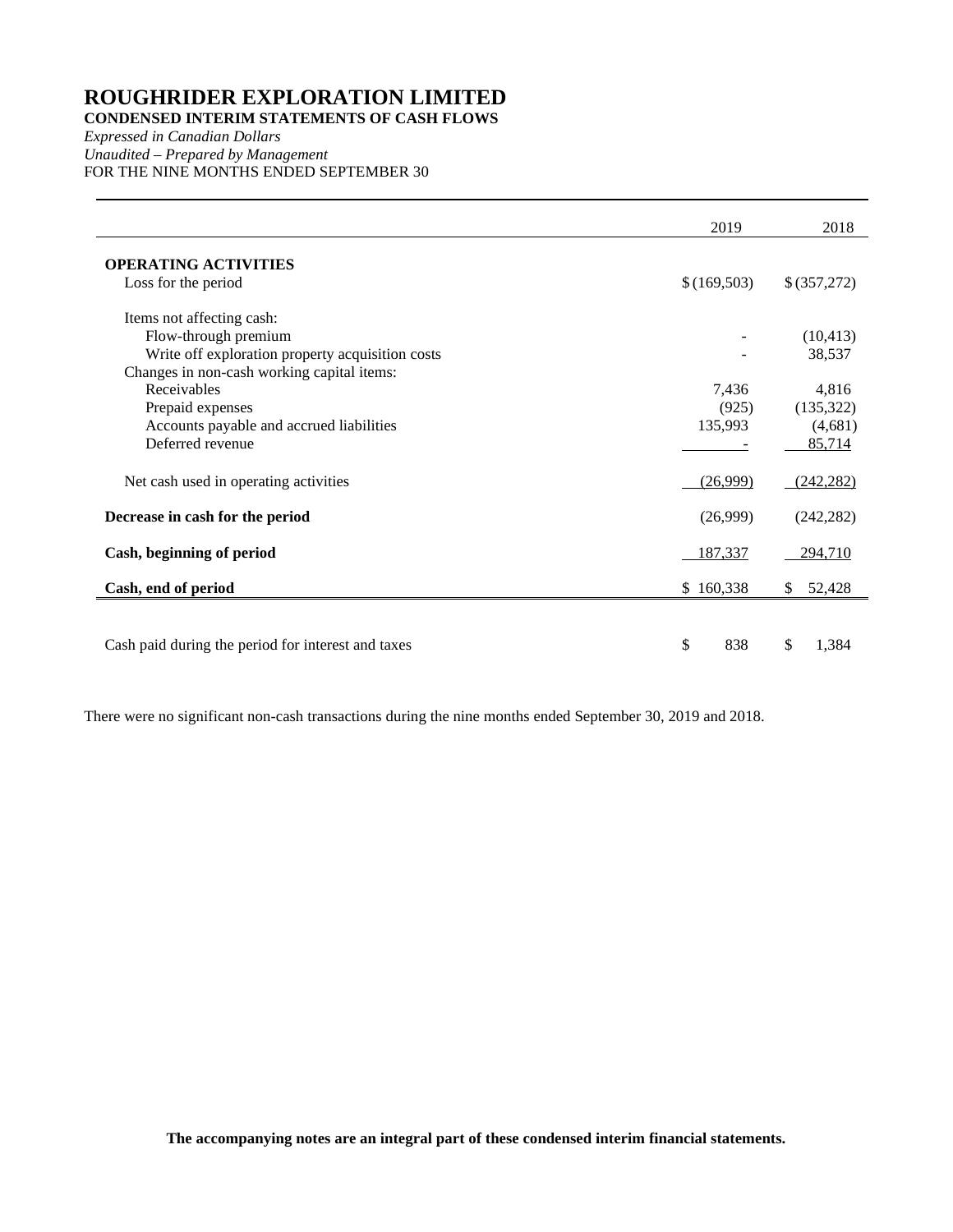NOTES TO THE CONDENSED INTERIM FINANCIAL STATEMENTS For the nine months ended September 30, 2019 and 2018 *Expressed in Canadian Dollars Unaudited – Prepared by Management*

## **1. NATURE AND CONTINUANCE OF OPERATIONS**

Roughrider Exploration Limited ("Roughrider" or the "Company") was incorporated on December 7, 2011 under the *British Columbia Business Corporations Act*. The Company is listed on the TSX Venture Exchange as a Tier 2 Mining Issuer. The principal business of the Company is the exploration and evaluation of mineral properties. The principal focus of the Company is exploring its portfolio of mineral properties, including the Genesis property, a uranium project located to the northeast of the Athabasca Basin in Saskatchewan, and the Silver Ace and Sterling properties in central British Columbia.

The address of the Company's head office is Suite 420 - 625 Howe Street, Vancouver, British Columbia, Canada, V6C 2T6. The address of the Company's registered office is 2500 - 700 West Georgia Street, Vancouver, British Columbia, Canada, V7Y 1B3.

Effective July 3, 2018, the Company consolidated its issued and outstanding common shares on the basis of one postconsolidation share for 5 pre-consolidation shares. Unless otherwise stated, all share and per share amounts have been restated retrospectively to reflect this share consolidation.

These financial statements have been prepared in accordance with International Financial Reporting Standards ("IFRS") with the assumption that the Company will be able to realize its assets and discharge its liabilities in the normal course of business rather than through a process of forced liquidation. The financial statements do not include adjustments to amounts and classifications of assets and liabilities that might be necessary should the Company be unable to continue operations.

The Company has no regular source of revenue, has an accumulated deficit of \$5,849,512 at September 30, 2019, and expects to incur further losses in order to explore its mineral properties. These factors cast significant doubt upon the Company's ability to continue as a going concern and, therefore suggest that the Company may be unable to realize its assets and discharge its liabilities in the normal course of business.

The Company's continuing operations are dependent upon its ability to obtain sufficient financing to explore the Genesis property, and upon the successful exploration and development or sale of the Company's exploration projects. Although the Company has been successful in obtaining financing to begin this process, there is no assurance that it will be able to obtain adequate financing in the future, or that such financing will be on terms that are advantageous to the Company.

### **2. BASIS OF PREPARATION**

These condensed interim financial statements, including comparatives, have been prepared using accounting policies consistent with IFRS applicable to the preparation of interim financial statements as issued by the International Accounting Standards Board ("IASB") including International Accounting Standard ("IAS") 34 Interim Financial Reporting, and are consistent with interpretations by the International Financial Reporting Interpretations Committee ("IFRIC") which were effective as of November 29, 2019, the date the Board of Directors authorized these financial statements for issuance.

The preparation of these condensed interim financial statements required management to make certain estimates, judgments and assumptions that affect the reported amounts of assets and liabilities at the date of the condensed interim financial statements. Actual results could differ from these estimates. Critical estimates and judgments are discussed more fully in the Company's audited financial statements for the year ended December 31, 2018.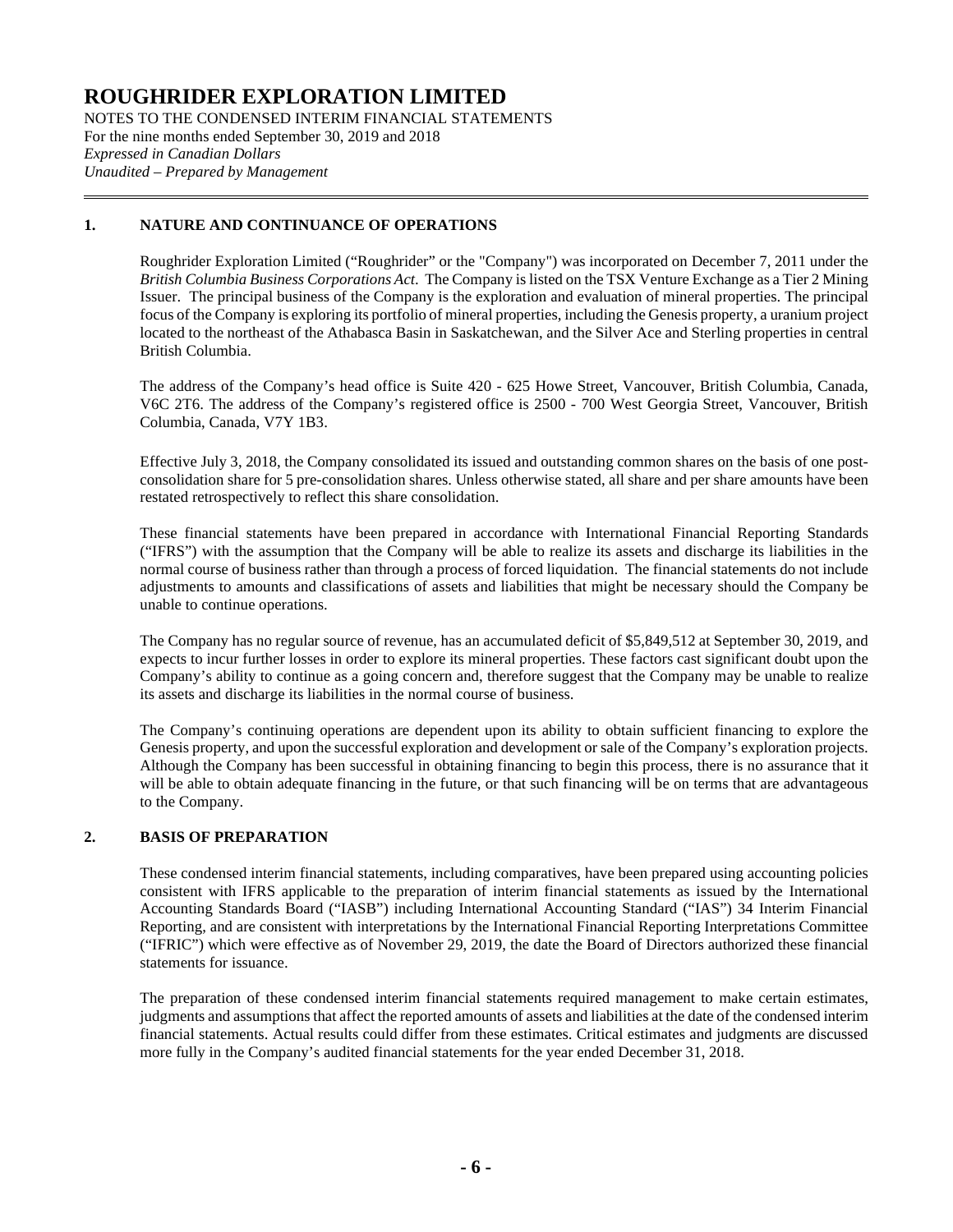NOTES TO THE CONDENSED INTERIM FINANCIAL STATEMENTS For the nine months ended September 30, 2019 and 2018 *Expressed in Canadian Dollars Unaudited – Prepared by Management*

## **3. SIGNIFICANT ACCOUNTING POLICIES**

#### **a. Basis of presentation**

These condensed interim financial statements are expressed in Canadian dollars, the Company's functional and presentation currency, the currency of the primary economic environment in which it operates. These condensed interim financial statements have been prepared on a historical cost basis, except for financial instruments classified as *financial instruments at fair value through profit and loss* and *financial instruments at fair value through other comprehensive income*, which are stated at their fair value. In addition, these condensed interim financial statements have been prepared using the accrual basis of accounting except for cash flow information.

### **b. New and revised standards and interpretations**

Accounting policies used in the preparation of these financial statements are consistent with those described in the Company's audited annual financial statements for the year ended December 31, 2018, except for the following change to IFRS, which were adopted as at January 1, 2019:

*IFRS 16, Leases:* This new standard eliminates the classification of leases as either operating leases or finance leases and introduces a single lessee accounting model which requires the lessee to recognize assets and liabilities for all leases with a term of longer than 12 months. The Company has no leases as at September 30, 2019, therefore the adoption of IFRS 16 did not have a material impact on the Company's condensed interim financial statements.

### **4. EXPLORATION PROPERTY**

### **a. Acquisition costs**

|                                | <b>Genesis</b><br>property | <b>Iron Butte</b><br>property | Other<br>Canadian<br>properties | Total       |
|--------------------------------|----------------------------|-------------------------------|---------------------------------|-------------|
| Balance, December 31, 2017     | 1,333,612                  | 38,537                        | 12.378                          | 1,384,527   |
| Write-off of acquisition costs | 1,333,612)                 | (38,537)                      | (6,189)                         | (1,378,338) |
| Balance, December 31, 2018     |                            |                               |                                 |             |
| and September 30, 2019         | ۰.                         | -                             |                                 | 6.189       |

### *Genesis property*

On July 16, 2014, the Company entered into an option agreement, subsequently amended, with Kivalliq Energy Corp, ("Kivalliq") under which Roughrider may earn up to an 85% interest in Kivalliq's Genesis uranium project (the "Genesis property") located in the Athabasca Basin region of Canada.

Under the terms of the amended option agreement, the Company may earn an initial 50% interest by making cash payments, incurring expenditures, and issuing shares as follows: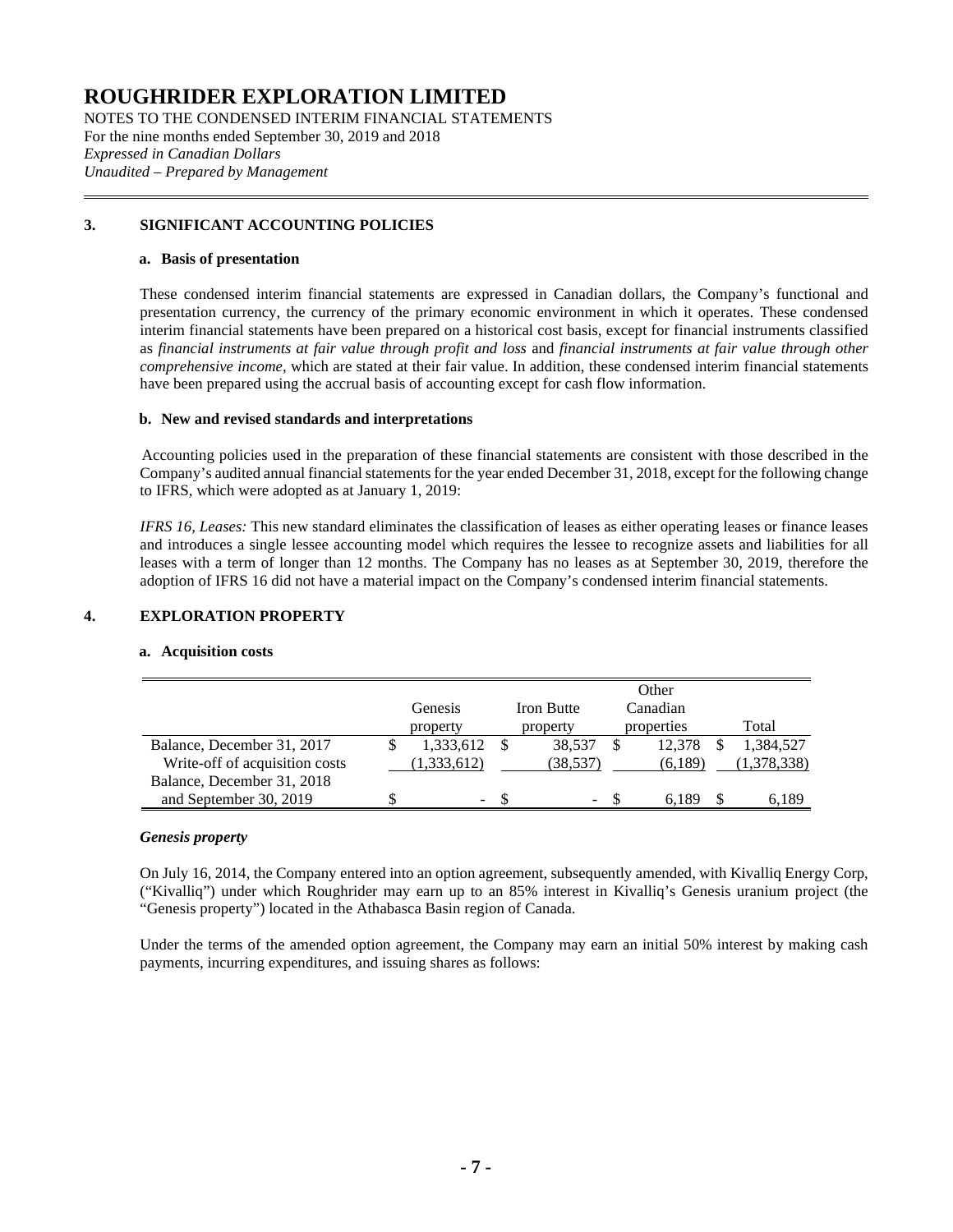NOTES TO THE CONDENSED INTERIM FINANCIAL STATEMENTS For the nine months ended September 30, 2019 and 2018 *Expressed in Canadian Dollars Unaudited – Prepared by Management*

## **4. EXPLORATION PROPERTY (CONTINUED)**

#### **a. Acquisition costs (continued)**

|                                        | Payments         | Expenditures       | Common shares   |
|----------------------------------------|------------------|--------------------|-----------------|
| On the effective date of the agreement | $$125,000^{(1)}$ | N/A                | $393,966^{(1)}$ |
| On or before December 31, 2014         | N/A              | $$1,000,000^{(1)}$ | N/A             |
| On signing of the amending agreement   | $$400,000^{(1)}$ | N/A                | N/A             |
| On or before August 31, 2016           | N/A              | N/A                | $393,966^{(1)}$ |
| On or before August 31, 2017           | $$175,000^{(2)}$ | \$1,100,000        | N/A             |
| Total                                  | \$700,000        | $$2,100,000^{(3)}$ | 787.932         |

 $<sup>(1)</sup>$  This amount has been paid, this expenditure incurred, or these shares issued as of December 31, 2016.</sup>

 $^{(2)}$  This amount was paid, at Roughrider's election, through the issuance of 500,000 shares with a fair value of \$137,500 on August 30, 2017, the date of issue.

 $(3)$  As of December 31, 2018, the Company has incurred cumulative expenditures of \$2,149,419 including GST, as allowed under the amended option agreement.

As at December 31, 2018, all requirements above have been met and the Company has fulfilled the requirements to earn a 50% interest in the Genesis property.

Once the Company has earned an initial 50% in the Genesis property, the Company may acquire a further 35% interest (for an aggregate 85% interest) by making additional cash payments totaling \$700,000 (which may be paid either in cash or in shares, at the Company's election) and incurring additional expenditures of \$2,500,000.

During the year ended December 31, 2016, Roughrider acquired additional claims within the boundary of the Genesis project for the issuance of 15,000 common shares, valued at \$9,000, and the creation of a 2% net smelter returns royalty ("NSR") on production from the area covered by the licenses. The NSR may be reduced to 1% by the payment of \$500,000 within six months of publishing a feasibility study incorporating the area covered by the licences.

During the year ended December 31, 2018, the Company determined that it would not be advancing the Genesis project at this time. Accordingly, the Company wrote off acquisition costs of \$1,333,612 as at December 31, 2018.

### *Iron Butte property*

On June 21, 2017, the Company entered into an option agreement under which Roughrider may earn a 100% interest in certain mining claims comprising the Iron Butte oxide gold-silver project in Lander County, Nevada (the "Iron Butte property").

Under the terms of the option agreement, the Company could earn a 100% interest by making certain cash payments and issuing shares. During the year ended December 31, 2018, the Company terminated the Iron Butte option agreement. Accordingly, the Company wrote off \$38,537 in related acquisition costs as at December 31, 2018.

### *Silver Ace property*

On November 16, 2017, the Company acquired, by staking, the Silver Ace property, located near Houston, BC, at a cost of \$6,189. During the year ended December 31, 2018, the Company did not renew the Silver Ace claims; accordingly, the Company wrote off \$6,189 in related acquisition costs as at December 31, 2018.

### *Sterling property*

On November 22, 2017, the Company acquired, by staking, the Sterling property, located near Houston, BC, at a cost of \$6,189.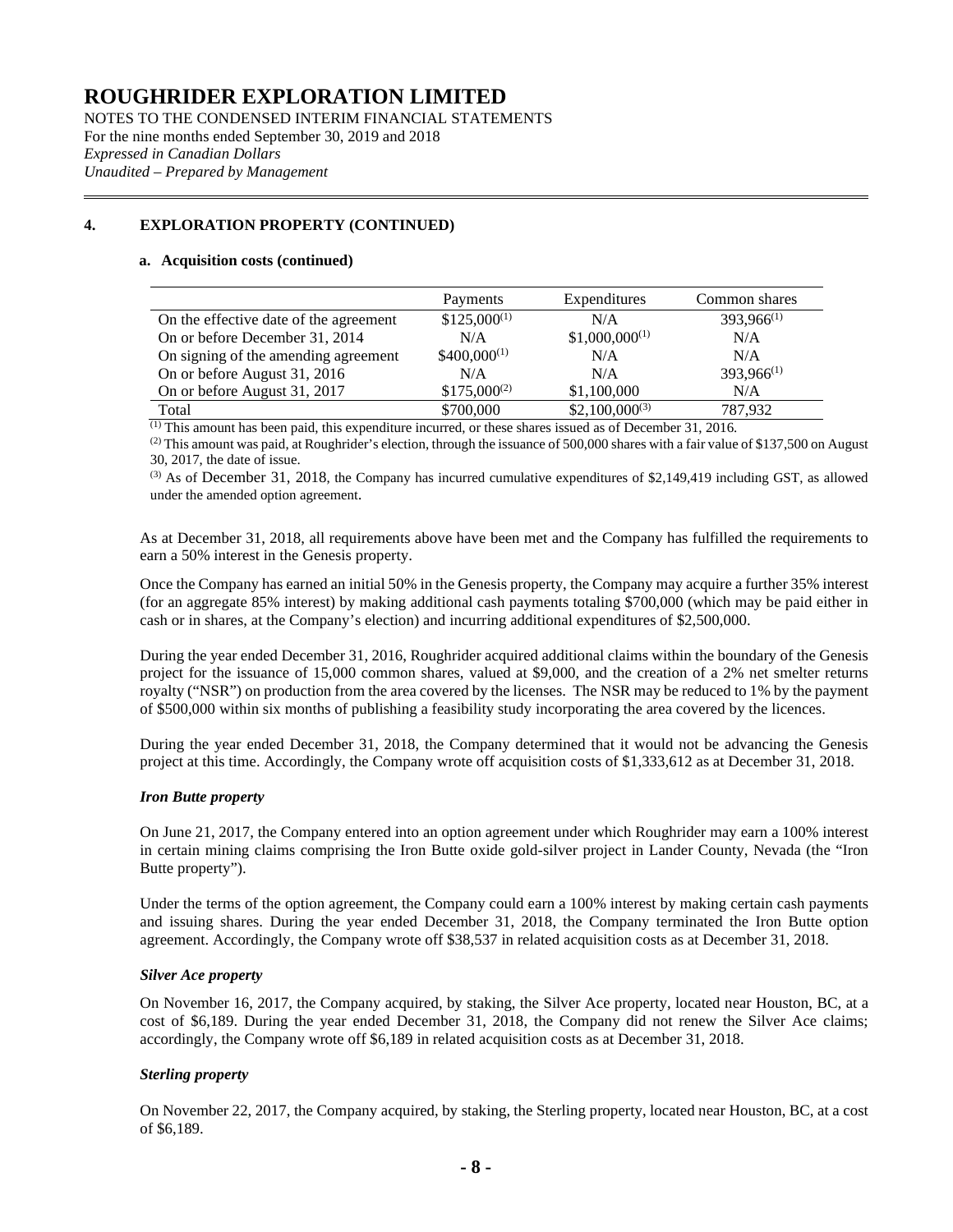NOTES TO THE CONDENSED INTERIM FINANCIAL STATEMENTS For the nine months ended September 30, 2019 and 2018 *Expressed in Canadian Dollars Unaudited – Prepared by Management*

## **4. EXPLORATION PROPERTY (CONTINUED)**

#### **a. Acquisition costs (continued)**

#### *Brownell Lake property*

On June 6, 2018, the Company entered into an option agreement under which Roughrider may earn up to an 80% interest in the Brownell Lake base metals project near La Ronge, Saskatchewan (the "Brownell Lake property").

Under the terms of the option agreement, the Company can earn an initial 60% interest by making aggregate cash payments of \$500,000 and incurring aggregate exploration expenditures of \$3,000,000 (\$100,000 incurred).

The Company can earn an additional 20% interest (total 80% interest) by making additional cash payments of \$2,000,000 (total \$2,500,000) and exploration expenditures of \$4,000,000 (total \$7,000,000) within two years of the date of election to exercise the initial option. The Brownell Lake property is subject to a 2% NSR.

On March 1, 2019, the Company terminated the Brownell Lake property option agreement.

#### *Olsen property*

On June 6, 2018, the Company entered into an option agreement under which the Company may earn up to an 80% interest in the Olsen gold project near La Ronge, Saskatchewan (the "Olsen property").

Under the terms of the option agreement, the Company can earn an initial 60% interest by making aggregate cash payments of \$500,000 and incurring aggregate exploration expenditures of \$3,000,000 (\$100,000 incurred.

The Company can earn an additional 20% interest (total 80% interest) by making additional cash payments of \$2,000,000 (total \$2,500,000) and incurring exploration expenditures of \$4,000,000 (total \$7,000,000) within two years of the date of election to exercise the initial option. The Olsen property is subject to a 2% NSR.

On March 1, 2019, the Company terminated the Olsen property option agreement.

### **b. Exploration expenses**

The Company incurred the following exploration expenditures during the nine months ended September 30, 2019 and 2018:

|                                                |     | 2019                     | 2018    |
|------------------------------------------------|-----|--------------------------|---------|
| Field equipment and supplies                   | S   | $\overline{\phantom{m}}$ | 49.795  |
| Geological consulting                          |     | --                       | 114,728 |
| Geophysical survey (ground)                    |     | --                       | 2,208   |
| Helicopter                                     |     | --                       | 23,769  |
| Travel                                         |     | --                       | 9,791   |
| British Columbia Mining Exploration Tax Credit |     | (2,163)                  |         |
| Total                                          | \$. | (2,163)                  | 200,291 |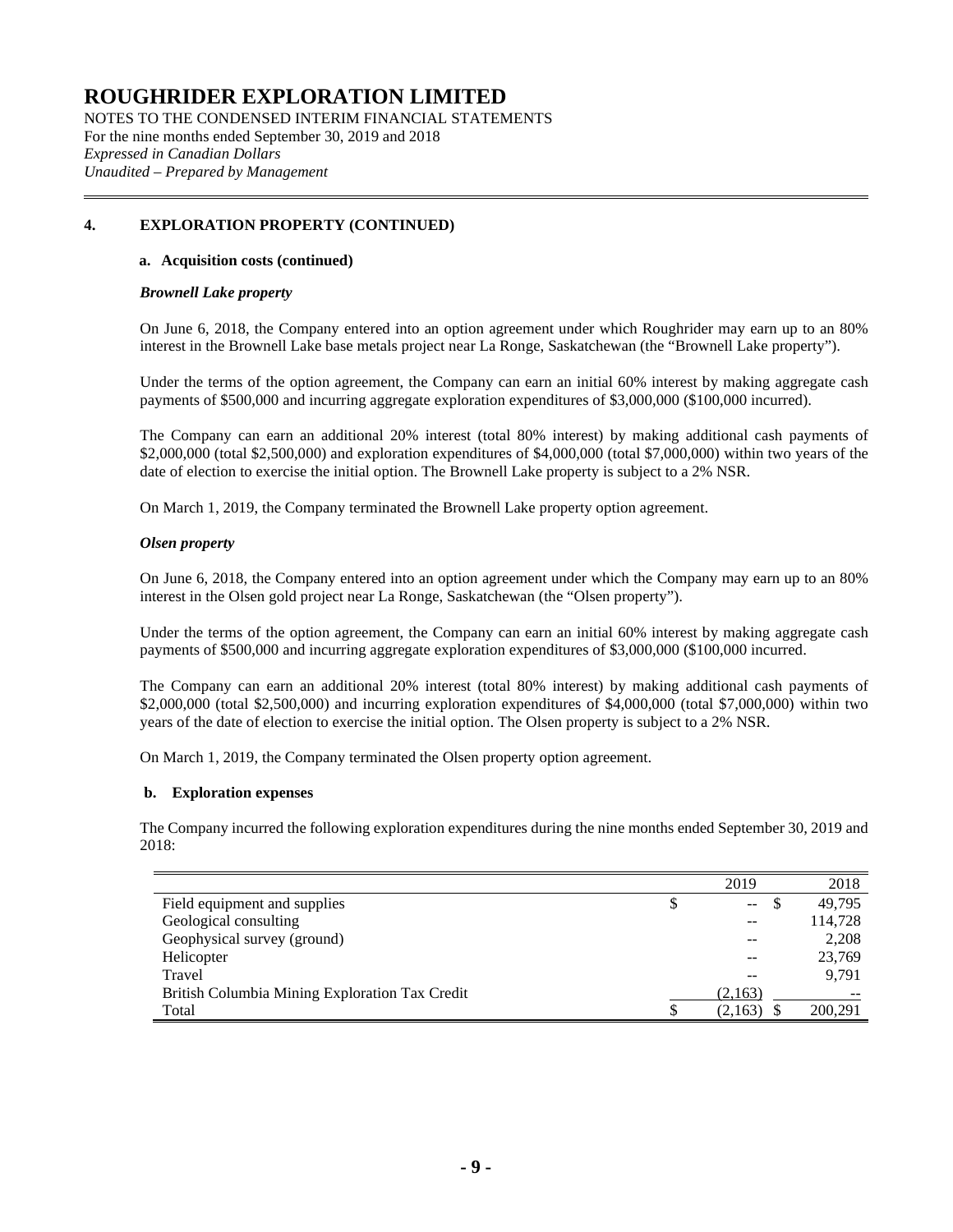NOTES TO THE CONDENSED INTERIM FINANCIAL STATEMENTS For the nine months ended September 30, 2019 and 2018 *Expressed in Canadian Dollars Unaudited – Prepared by Management*

## **5. FLOW-THROUGH PREMIUM LIABILITY**

On December 21, 2017, the Company completed a flow-through private placement of 666,600 flow-through units at a price of \$0.30 per flow-through unit for gross proceeds of \$199,980. Each flow-through unit consisted of one flowthrough share and one-half of one share purchase warrant, each warrant exercisable into one non-flow-through common share at a price of \$0.50 per share. A \$33,330 flow-through share premium liability was recorded pursuant to this financing. Upon incurring qualifying expenditures of \$2,089 for the year ended December 31, 2017, the flowthrough share premium liability was partially extinguished, and a recovery of this liability was recorded in profit and loss, in the amount of \$348. Additional qualifying expenditures of \$200,291 were incurred during the year ended December 31, 2018 and a recovery of the flow-through share premium liability was fully extinguished in the amount of \$32,982.

## **6. CAPITAL STOCK**

#### **Authorized**

Unlimited common shares with no par value and unlimited preferred shares with no par value.

Effective July 3, 2018, the Company consolidated its issued and outstanding common shares on a basis of one postconsolidation share for 5 pre-consolidation shares. Unless otherwise stated, all share and per share amounts have been restated respectively to reflect this share consolidation.

#### **Issuances**

#### *2019 transactions*

There were no share capital transactions during the period ended September 30, 2019.

#### *2018 transactions*

On September 18, 2018, the Company closed a non-brokered private placement financing and issued 4,390,000 shares for proceeds of \$439,000. The Company paid aggregate cash finders' fees of \$19,250 and incurred additional filing fees of \$2,945 in connection with this financing.

### **Stock options**

The Company has established a share purchase option plan whereby the Board of Directors may grant options to directors, officers, employees or consultants.

The Company has been authorized by its shareholders to grant stock options numbering up to ten percent (10%) of the number of common shares issued and outstanding. Under the plan, the exercise price of each option shall be determined by the directors but will in no event be less than the discount market price for the common shares. Stock options granted are subject to a maximum term of 10 years and vest at the discretion of the Board of Directors. Options granted to consultants performing investor relations activities shall vest over a minimum of 12 months with no more than one quarter of such options vesting in any 3-month period.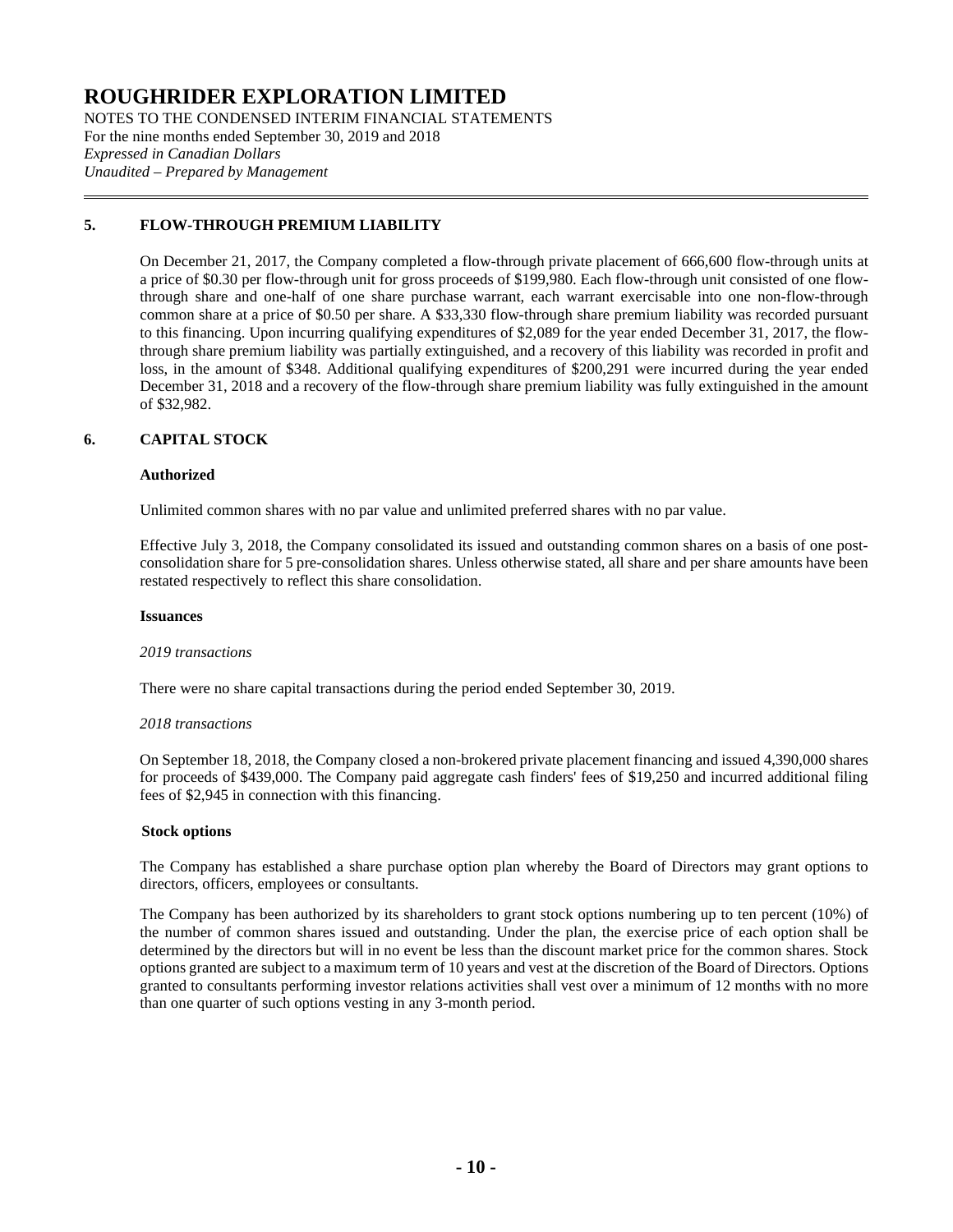NOTES TO THE CONDENSED INTERIM FINANCIAL STATEMENTS For the nine months ended September 30, 2019 and 2018 *Expressed in Canadian Dollars Unaudited – Prepared by Management*

## **6. CAPITAL STOCK (CONTINUED)**

#### **Options (continued)**

Details of stock option activity are as follows:

|                                 | Number of options | Weighted average<br>exercise price |
|---------------------------------|-------------------|------------------------------------|
| Outstanding, December 31,       |                   |                                    |
| 2017, and 2018                  | 480,000           | \$1.00                             |
| Expired                         | 390,000           | \$1.10                             |
| Outstanding, September 30, 2019 | 90,000            | \$0.50                             |

The following table summarizes information about stock options outstanding and exercisable to directors, officers, employees and consultants as at September 30, 2019:

| Grant date    | Expiry date                                 | Exercise<br>price | Number of options<br>outstanding and<br>exercisable | Remaining<br>contractual life |
|---------------|---------------------------------------------|-------------------|-----------------------------------------------------|-------------------------------|
| Feb. 1, 2016  | Feb. 1, 2021                                | \$0.60            | 50,000                                              | 1.34 years                    |
| Dec. 20, 2016 | Dec. 20, 2021                               | \$0.35            | 40,000                                              | 2.22 years                    |
|               | Weighted average remaining contractual life |                   |                                                     | $1.73$ years                  |

#### **Warrants**

Details of warrant activity are as follows:

|                                | Number of warrants | Weighted average<br>exercise price |
|--------------------------------|--------------------|------------------------------------|
| Outstanding, December 31, 2017 | 1,276,777          | \$0.50                             |
| Expired                        | (774,715)          | \$0.53                             |
| Outstanding, December 31, 2018 |                    |                                    |
| and September 30, 2019         | 502,062            | \$0.50                             |

As at September 30, 2019, the outstanding stock purchase warrants were as follows:

| Expiry date                                                                                                                                                                                                                                                                                                                                                                           | Exercise price | Number of warrants | Remaining<br>contractual life |
|---------------------------------------------------------------------------------------------------------------------------------------------------------------------------------------------------------------------------------------------------------------------------------------------------------------------------------------------------------------------------------------|----------------|--------------------|-------------------------------|
| December 21, 2019                                                                                                                                                                                                                                                                                                                                                                     | \$0.50         | $502,062^{(1)}$    | $0.22$ years                  |
| Weighted average remaining contractual life:                                                                                                                                                                                                                                                                                                                                          | $0.22$ years   |                    |                               |
| $\left(1\right)$ $\left(1\right)$ $\left(1\right)$ $\left(1\right)$ $\left(1\right)$ $\left(1\right)$ $\left(1\right)$ $\left(1\right)$ $\left(1\right)$ $\left(1\right)$ $\left(1\right)$ $\left(1\right)$ $\left(1\right)$ $\left(1\right)$ $\left(1\right)$ $\left(1\right)$ $\left(1\right)$ $\left(1\right)$ $\left(1\right)$ $\left(1\right)$ $\left(1\right)$ $\left(1\right)$ |                |                    |                               |

 $(1)$  48,762 of which are finder's warrants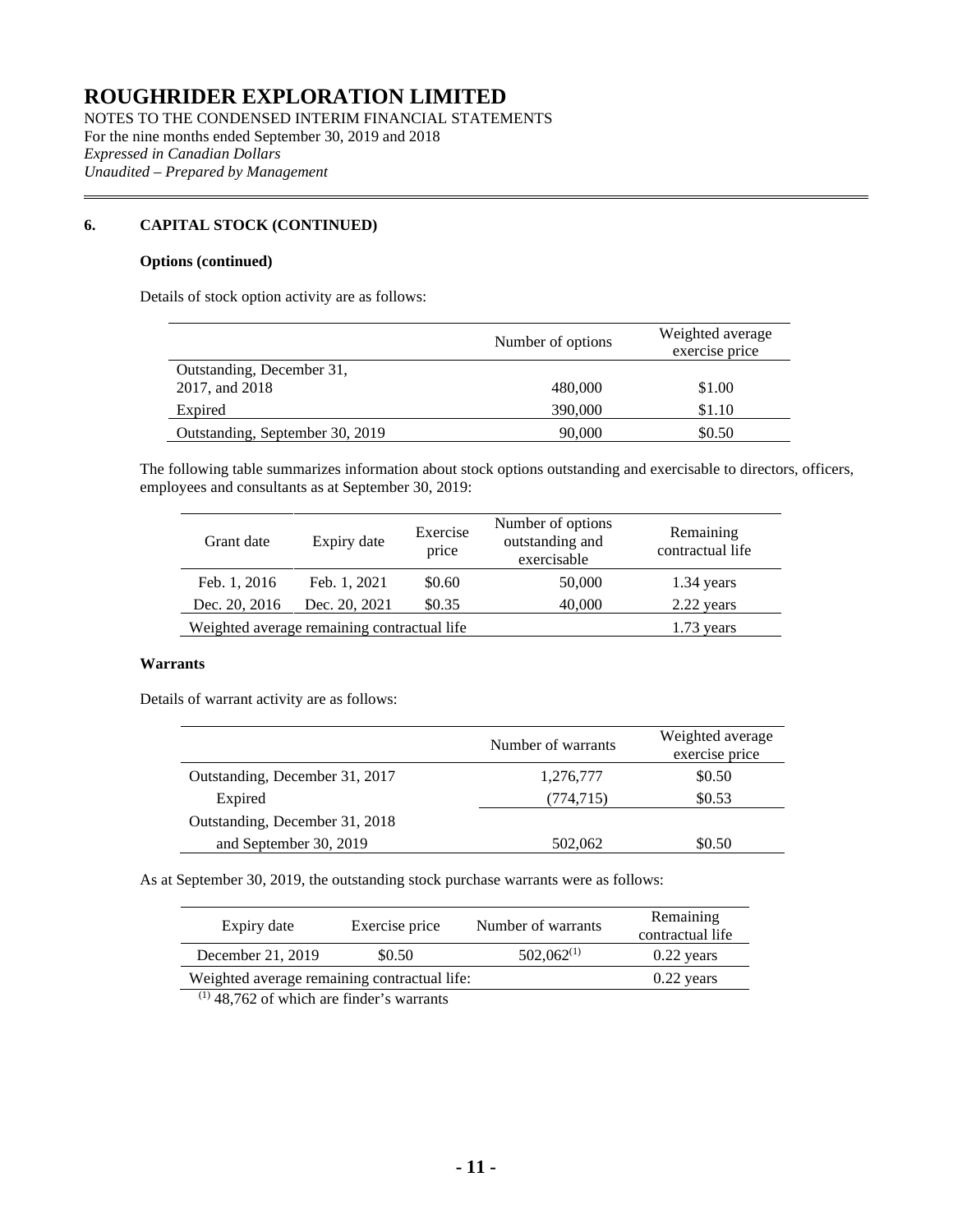NOTES TO THE CONDENSED INTERIM FINANCIAL STATEMENTS For the nine months ended September 30, 2019 and 2018 *Expressed in Canadian Dollars Unaudited – Prepared by Management*

### **7. CRITICAL ACCOUNTING ESTIMATES AND JUDGMENTS**

The preparation of financial statements requires management to use judgement in making estimates and assumptions that affect the application of accounting policies and the reported amounts of assets, liabilities, income and expenses. Management has made judgements in a number of areas in preparing these financial statements. Those judgements that have the most significant effect on the amounts recognised in the financial statements are the determination whether the entity remains a going concern, and the assessment of impairment indicators for the Company's exploration property acquisition costs. Areas of critical accounting estimates include share-based payments and warrants and deferred tax assets.

#### **Critical judgements**

#### **a. Going concern**

These statements have been prepared on the assumption that the Company is able to continue as a going concern. Additional information relating to the going concern assumption is disclosed in Note 1.

#### **b. Impairment of exploration property acquisition costs**

Management's judgement is that there were no significant indicators of impairment of certain exploration property acquisition costs. Ownership in exploration properties involves certain inherent risks due to the difficulties of determining and obtaining clear title to claims as well as the potential for problems arising from the frequently ambiguous conveyance history characteristics of many exploration properties. Also, the Company must periodically apply to the relevant government entities for exploration-licence renewals, extensions and conversions and is subject to those entities' decisions. The Company has investigated ownership of its exploration properties and in management's judgement, ownership of its remaining exploration property interest is in good standing at June 30, 2019.

#### **Key sources of estimation uncertainty**

#### **a. Share-based payments and warrants**

Determining the fair value of options and warrants requires the exercise of judgement related to the choice of a pricing model, the estimation of stock price volatility, the expected forfeiture rate and the expected term of the underlying instruments. Option and warrant pricing models require the input of highly subjective assumptions including the expected price volatility and expected life. Changes in the subjective input assumptions can materially affect the fair value estimate, and therefore the existing models do not necessarily provide a reliable single measure of the fair value of the Company's options or warrants at the date of grant. Any changes in the estimates or inputs utilized to determine fair value could result in a significant impact on the Company's future operating results or on other components of equity. Refer to Note 6 for a summary of assumptions used.

#### **b. Deferred tax assets**

The estimation of income taxes includes evaluating the recoverability of deferred tax assets based on an assessment of the Company's ability to utilize the underlying future tax deductions against future taxable income prior to expiry of those deductions. Management assesses whether it is probable that some or all of the deferred income tax assets will not be realized. The ultimate realization of deferred tax assets is dependent upon the generation of future taxable income. To the extent that management's assessment of the Company's ability to utilize future tax deductions changes, the Company would be required to recognize more or fewer deferred tax assets, and future income tax provisions or recoveries could be affected. Actual results may differ from the estimates made. Judgements and estimates, and their underlying assumptions, are reviewed on an ongoing basis. Revisions to accounting estimates or judgements are recognized in the period in which the estimates are revised and in any future periods affected.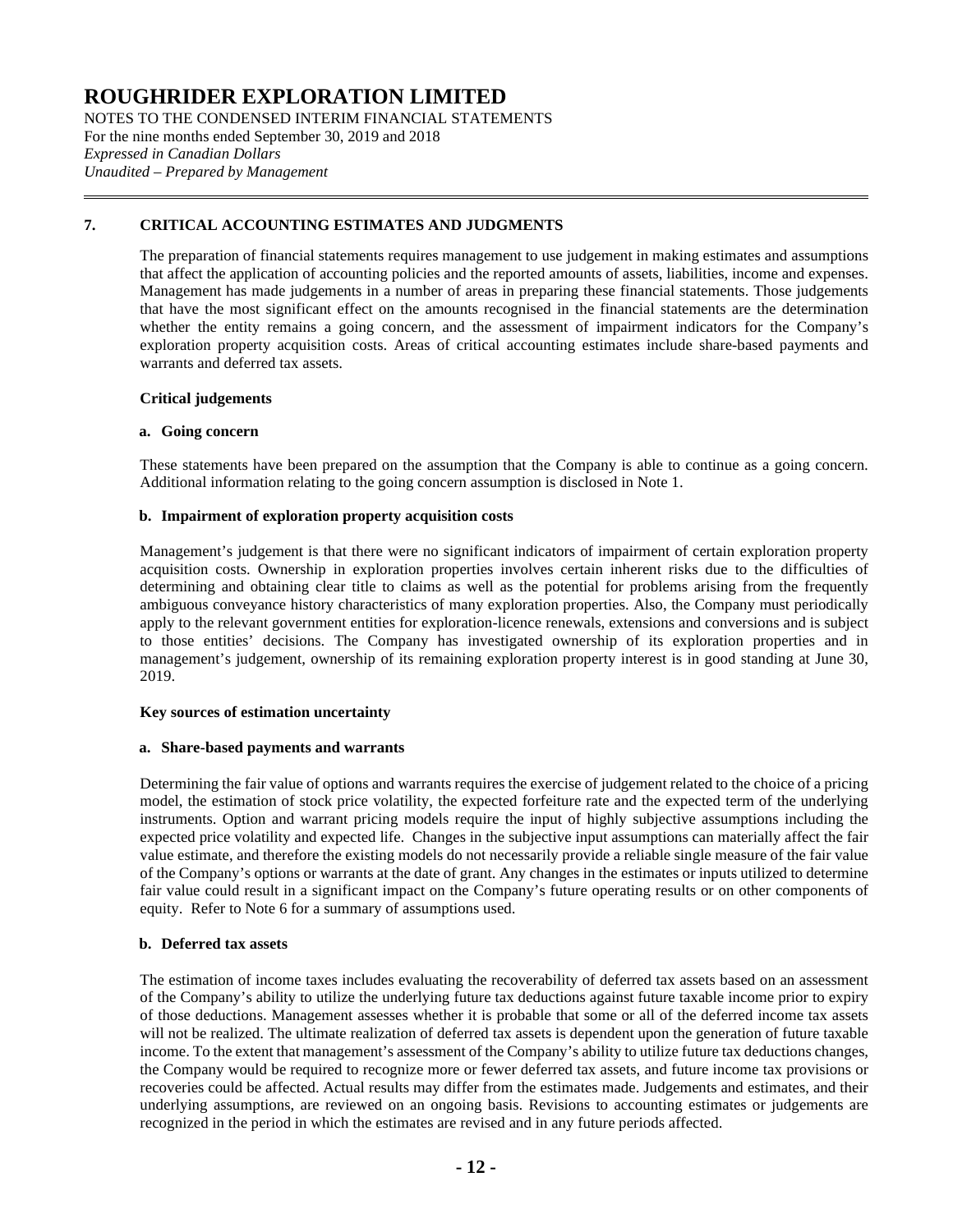NOTES TO THE CONDENSED INTERIM FINANCIAL STATEMENTS For the nine months ended September 30, 2019 and 2018 *Expressed in Canadian Dollars Unaudited – Prepared by Management*

## **8. RELATED PARTY TRANSACTIONS**

Related parties and related party transactions impacting the accompanying financial statements are summarized below and include transactions with the following individuals or entities:

#### **Key management personnel**

Key management personnel are those persons that have the authority and responsibility for planning, directing and controlling the activities of the Company, directly or indirectly. Key management includes executive and nonexecutive members of the Company's Board of Directors, the CEO, CFO, and a vice president.

During the nine months ended September 30, 2019, the Company accrued compensation of \$116,250 (2018 - \$116,250) to the CEO, which is included in salaries, marketing and exploration expenses; non-executive members of the Company's Board of Directors received no cash compensation or stock options.

#### **Other related parties**

During the nine months ended September 30, 2019:

- a) Legal services valued at \$13,486 (2018 \$16,333) were provided by a law firm for which one of the directors of the Company is a partner; and
- b) The Company paid \$5,900 (2018 \$5,154) for administrative services and \$9,000 (2018 \$9,000) for rent expense to a company owned by a director and officer of the Company.

As at September 30, 2019, the Company owed \$182,744 (December 31, 2018 – \$46,948) to related parties, which is included in accounts payable and accrued liabilities.

### **9. CAPITAL DISCLOSURES**

The Company manages its common shares, options and warrants as capital, each components of shareholders' equity. As at September 30, 2019, the Company's shareholders' deficiency was \$121,688. As the Company is an explorationstage mining company, its principal source of funds is from the issuance of common shares (See Note 1). When managing the capital structure, the Company's competing objectives are to minimize the number of shares issued and to raise sufficient capital to both safeguard its ability to continue as a going concern, and to execute near-term exploration objectives. The Company has not established any quantitative capital management criteria as the competing objectives require subjective analysis.

There were no changes to the Company's approach to capital management during the nine months ended September 30, 2019. The Company is not subject to any externally imposed capital requirements.

## **10. FINANCIAL INSTRUMENTS AND RISK MANAGEMENT**

#### **Financial instruments**

Cash, receivables and accounts payable and accrued liabilities are carried at amortized cost. The Company considers that the carrying amount of these financial assets and liabilities measured at amortized cost to approximate their fair value due to the short-term nature of the financial instruments. Cash is measured using level one of the fair value hierarchy.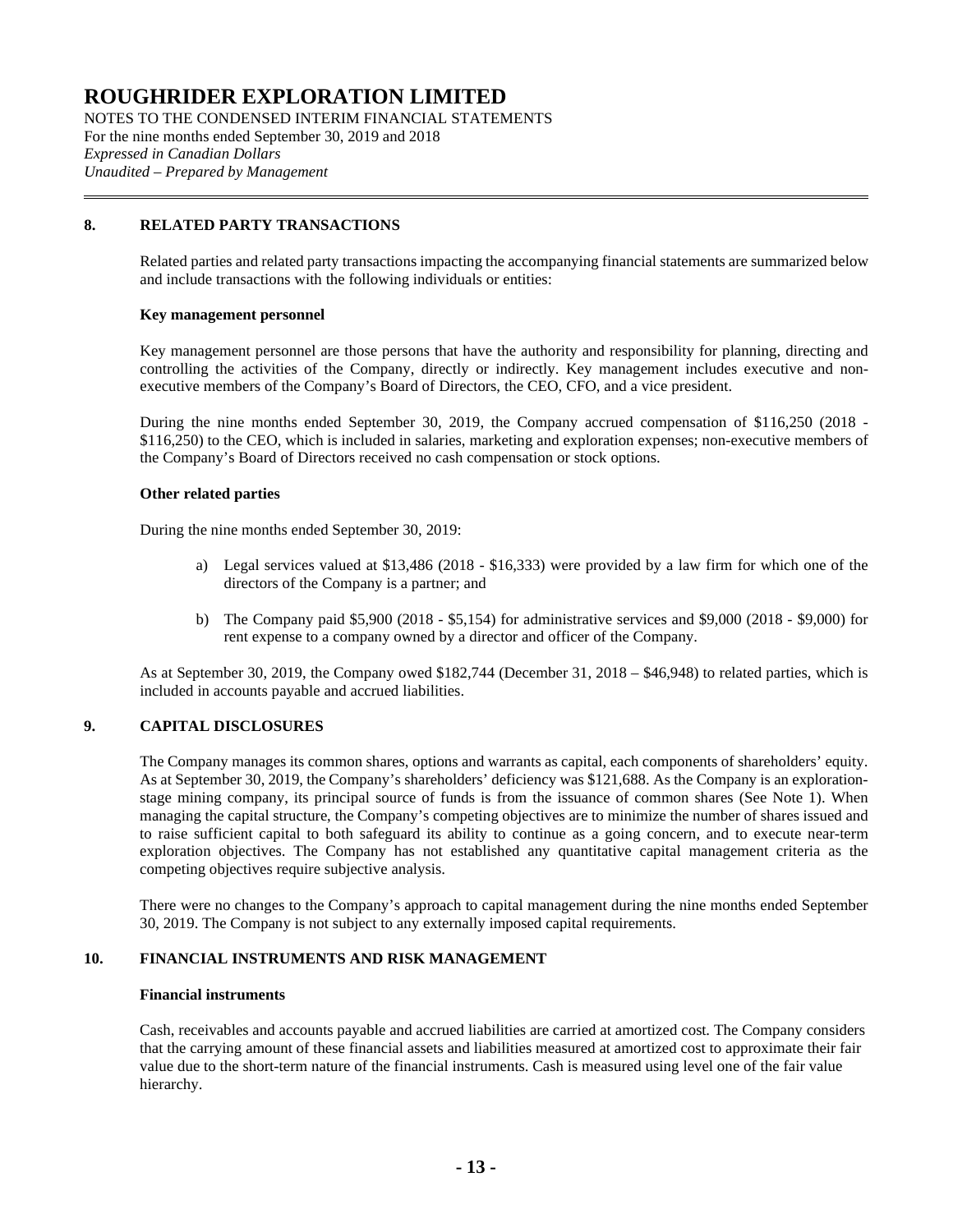NOTES TO THE CONDENSED INTERIM FINANCIAL STATEMENTS For the nine months ended September 30, 2019 and 2018 *Expressed in Canadian Dollars Unaudited – Prepared by Management*

### **10. FINANCIAL INSTRUMENTS AND RISK MANAGEMENT (CONTINUED)**

#### **Financial instruments (continued)**

Fair value estimates of financial instruments are made at a specific point in time, based on relevant information about financial markets and specific financial instruments. As these estimates are subjective in nature, involving uncertainties and matters of significant judgment, they cannot be determined with precision. Changes in assumptions can significantly affect estimated fair values.

#### **Financial risk factors**

The Company's risk exposures and the impact on the Company's financial statements are summarized below.

#### *Credit risk*

Financial instruments that potentially subject the Company to a significant concentration of credit risk consist primarily of cash and receivables. The Company limits its exposure to credit loss by placing its cash with a major Canadian bank. The Company's only significant receivable at September 30, 2019 relates to a sales tax refund from the Government of Canada, who is not considered a default risk.

#### *Liquidity risk*

Liquidity risk is the risk that the Company cannot meet its financial obligations associated with financial liabilities in full. The Company is exposed to liquidity risk and manages it through the management of its capital structure, as outlined below. All of the Company's current financial liabilities are anticipated to mature within the next fiscal period. The Company intends to settle these with funds from its positive working capital position.

### *Market risk*

Market risk is the risk of loss that may arise from changes in market factors such as interest rates, commodity prices, equity prices, and foreign currency fluctuations.

#### *a) Interest rate risk*

Interest rate risk on cash is minimal because these investments generally have a fixed yield rate. As at September 30, 2019, the Company did not have any interest-bearing debt.

#### *b) Foreign currency risk*

The Company could be exposed to foreign currency risk on fluctuations related to cash, and accounts payable and accrued liabilities that are denominated in a foreign currency. As at September 30, 2019, the Company did not have any significant exposure to foreign currencies and so considers foreign currency risk insignificant to the Company at present.

#### *c) Price risk*

The Company may at times have limited indirect exposure to price risk with respect to commodity and equity prices. Equity price risk is defined as the potential adverse impact on the Company's earnings due to movements in individual equity prices or general movements in the level of the stock market. Commodity price risk is defined as the potential adverse impact on earnings and economic value due to commodity price movements and volatilities.